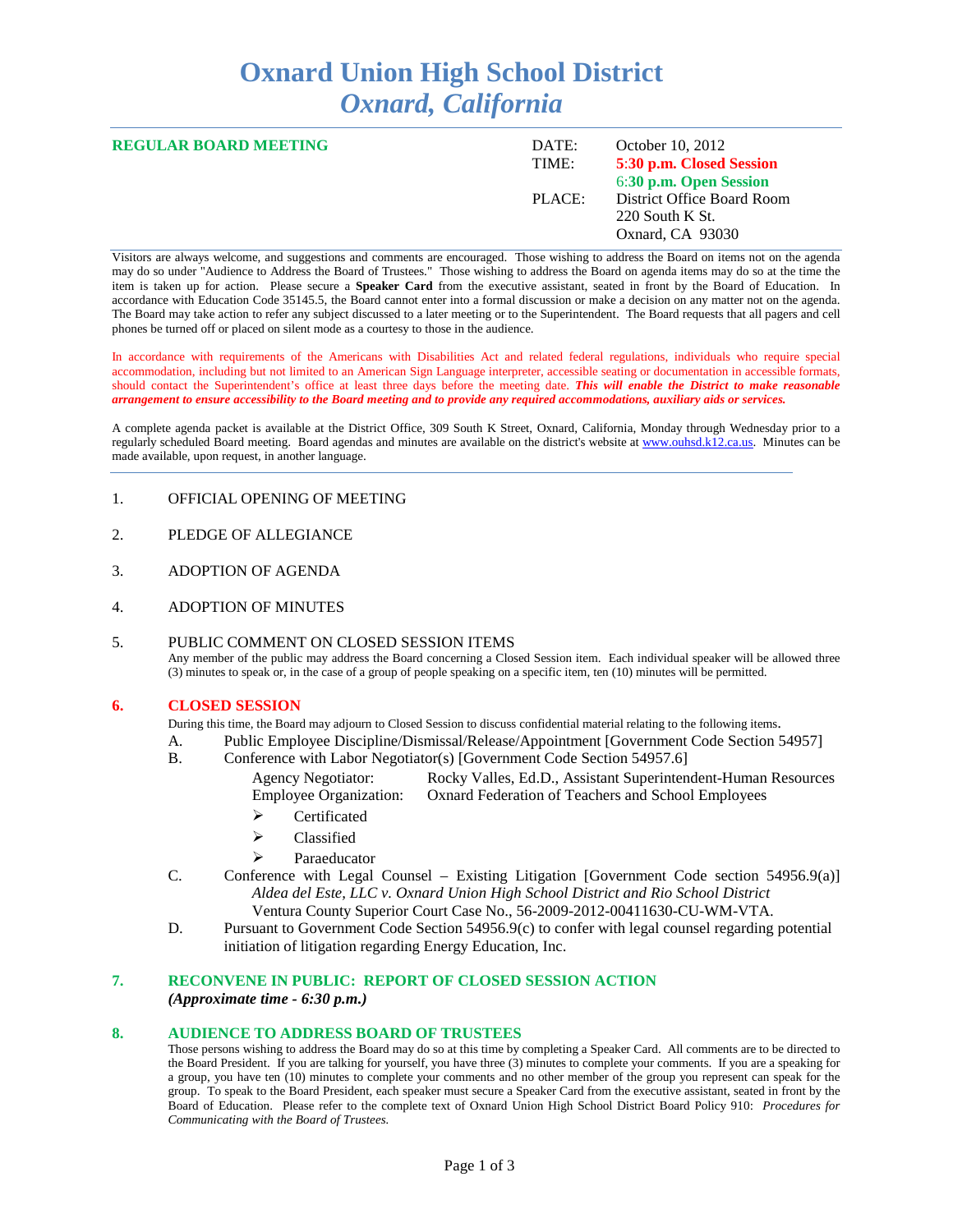Board Meeting Agenda October 10, 2012

## **9. RECOGNITION**

A. Rio Mesa Student, Lexi Townley and Home Depot Center

### **10. REPORTS TO THE BOARD**

- A. Regular Report: Stephanie Pinedo, Student Representative to the Board<br>
B. Board Report: Oxnard Union High School District Intra District Comp
- B. Board Report: Oxnard Union High School District Intra District Competition Award Rio Mesa High School
- C. Board Report: 21st Century Learning: Freshmen Transition Program Implementation Overview

#### **11. SUPERINTENDENT'S REPORTS**

A. General Report: Gabe Soumakian, Ed.D., Superintendent

### **12. CONSENT CALENDAR**

- A. Consideration of Approval of Proposal to Provide Geotechnical Engineering and Materials Testing and Inspection Services for the Solar Array Project at Adolfo Camarillo High School by Earth Systems Southern California
- B. Consideration of Approval of Clarification on PacifiCom Cover Page from June 28, 2012 Board Meeting for Technology Infrastructure Upgrades (Adolfo Camarillo High School and Rio Mesa High School)
- C. Consideration of Renewal of Special Services Agreement with School Services of California, Inc., for Fiscal Budget Services, with Addendum A
- D. Consideration of Approval of Agreement between Oxnard Union High School District and Parchment for Transcript Services
- E. Consideration of Approval of Amendment to Energy Education, Inc. Savings Contract
- F. Consideration of Approval of Renewal of Memorandum of Understanding between Oxnard Union High School District/Adult School and The City of Oxnard Housing Authority for English as a Second Language (ESL) Classes
- G. Consideration of Approval of Donations, September 15 September 28, 2012<br>H. Consideration of Approval of Purchase Orders and Direct Pays. September 13
- Consideration of Approval of Purchase Orders and Direct Pays, September 13 September 26, 2012
- I. Consideration of Approval of Student Expulsion by Recommendation of the Administrative Panel<br>
I. Consideration of Approval of Stipulated Student Expulsion by Agreement of the School Principal
- Consideration of Approval of Stipulated Student Expulsion by Agreement of the School Principal, the Student, and the Students' Parent/Guardian, as per Board Policy 5144, Section 22
- K. Consideration of Approval of Student Readmission from Expulsion, as per Board Policy 5144, Section 16 N
- L. Consideration of Denial of Student Readmission from Expulsion, as per Board Policy 5144, Section 16 N
- M. Consideration of Approval of Memorandum of Understanding between Bianca Siedenburg-Hicks and Oxnard Union High School District regarding Tobacco Use Prevention Education (TUPE) Counseling
- N. Consideration of Approval of Memorandum of Understanding between Oxnard High School and UCSB MESA Program.
- O. Consideration of Approval of Memorandum of Understanding between Hueneme High School and UCSB MESA Program.
- P. Consideration of Approval of Certificated and Classified Personnel
- Q. Consideration of Approval of Revised Job Descriptions
	- Coordinator Child Welfare and Attendance/Truancy
	- Director-Student Services/Interventions
- R. Consideration of Approval of Agreement between Oxnard Union High School District and Marriott Hotel Inc., Mail Stop, Walgreens, and CVS
- S. Consideration of Approval of First Amendment to the NPS Agreement between Oxnard Union High School District and Camarillo Academy for Excellence for Case Number Two, Student ID Number 157220